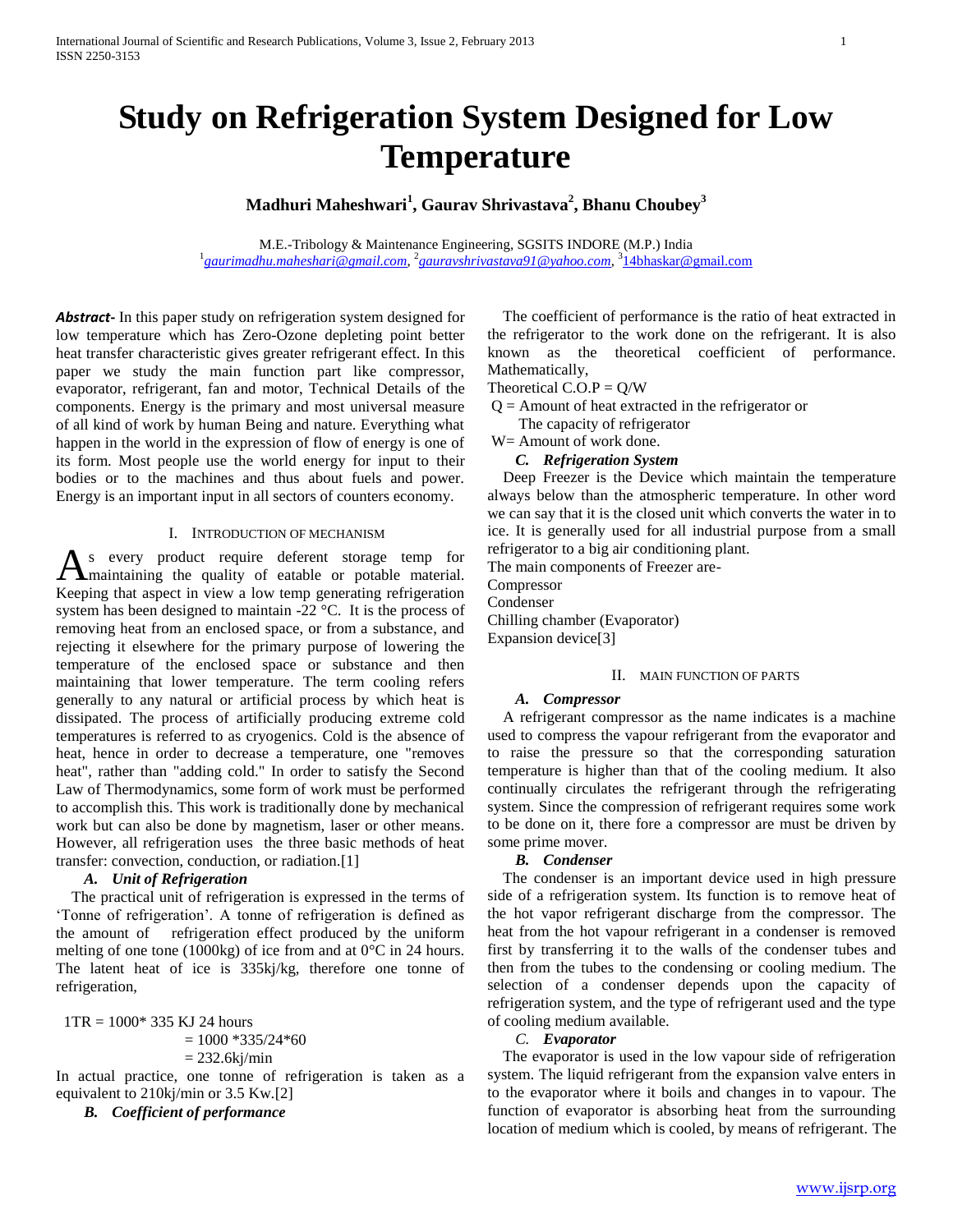evaporator becomes cold and remains cold due to following reason-

- The temperature of the evaporator coil is low due to the low temperature of the refrigerant inside the coil.
- The low temperature of the refrigerant remains unchanged because any heat it absorbs is converted in to latent heat as boiling proceeds.

#### *D. Expansion device*

 The expansion device also known as the metering device or throttling device it is an important device that divides the high pressure side and the low pressure side of refrigerating system. It is connecting between the receivers (containing liquid refrigerant at high pressure) and the evaporator (containing liquid refrigerant at low pressure). The expansion device performs following functions-

- It reduce high pressure liquid refrigerant to low pressure liquid refrigerant before being fed in to evaporator.
- It maintains the desired pressure difference between the high and low pressure sides of the system, so that liquid refrigerant vaporize at the designed pressure in the evaporator.
- It controls the flow of refrigerant according to the load on the evaporator.

## *E. Refrigerant*

 Refrigerant is a heat transporting medium which during their cycle (compression, condensation, expansion and evaporation) in the refrigeration system absorbs heat from a low temperature system and discard the heat so absorbed to a to a higher temperature system.

#### III. ANALYSIS OF THE SYSTEM

 The thermodynamics of the vapor compression cycle can be analyzed on a temperature versus entropy diagram as depicted in Figure 2. At point 1 in the diagram, the circulating refrigerant enters the compressor as a saturated vapor. From point 1 to point 2, the vapor is isentropically compressed (i.e., compressed at constant entropy) and exits the compressor as a superheated vapor. From point 2 to point 3, the superheated vapor travels through part of the condenser which removes the superheat by cooling the vapor. Between point 3 and point 4, the vapor travels through the remainder of the condenser and is condensed into a saturated liquid. The condensation process occurs at essentially constant pressure. Between points 4 and 5, the saturated liquid refrigerant passes through the expansion valve and undergoes an abrupt decrease of pressure. That process results in the adiabatic flash evaporation and auto-refrigeration of a portion of the liquid (typically, less than half of the liquid flashes). The adiabatic flash evaporation process is isenthalpic (i.e., occurs at constant enthalpy).[4]

## IV. PARTS AND ACCESSORIES ARE ESSENTIAL TO DESIGN THE **SYSTEM**

 As we know that we want to design the refrigeration system for low production system and to check the performance of our system therefore the following equipment and accessories are required and for checking the performance , some indicators and meter are needed .There are the following equipments **:**

Compressor, Condenser, Evaporator (chilling chamber), Expansion device as a capillary tube Fan and Motor, Filter, Pressure gauge, Temperature indicator with Sensor, Ammeter Volt meter, Ply wood, Frames, Pipe line Thermocouple sheets, Hooks and Nuts[5]

## V. FACTOR AFFECTING THE HEAT TRANSFER CAPACITY OF AN EVAPORATOR

 Though there are many factor upon which the heat transfer capacity of an evaporator depends are:

## *A. Material*

 In order to have rapid heat transfer in an evaporator, the material used for the construction of an evaporator coil should be a good heat conductor. The material which is not affected by the refrigerant must also be selected. Iron and steel can be used with all common refrigerants. Brass and copper are used with all refrigerants except ammonia.

## *B. Temperature Difference*

 The temperature difference between the refrigerant with in the evaporator and the product to be cooled plays an important role in the heat transfer capacity of an evaporator

## *C. Velocity of refrigerant*

 The velocity of refrigerant also affects the heat transfer capacity of an evaporator. If the velocity refrigerant flowing through the evaporator increases, the overall heat transfer coefficient also increases. But this increased velocity will cause greater pressure loss in the evaporator.

## *D. Contact surface area*

 An important factor affecting the evaporator capacity is the contact surface available between the wall of evaporator coil and the medium being cooled. The amount of contact surface, in turn, depends basically on the physical size and shape of the evaporator coil.

## *E. Heat Transfer during Boiling*

 The mechanism of boiling is so complex that it is difficult to predict the heat transfer coefficient. It is due the factor such as latent heat effects, surface tension, saturation temperature and the nature of the solid surface. The boiling occurs in the following two ways. Pool boiling as it occurs I flooded evaporators Flow boiling or forced convection boiling as it occurs in direct expansion evaporators. When heat is add to a liquid from a submerged solid surface, the boiling process is called pool boiling. A necessary condition for the occurrence of pool boiling is that the temperature of the heating surface exceeds the saturation temperature of the liquid. In this process, the vapour produce may form bubbles, which grow and subsequently detach themselves from the surface, rising to the free surface due to buoyancy effects. On the other hand, the flow boiling or forced convection boiling occurs in a flowing stream and the boiling surface may it self are a portion of the flow passage. This phenomenon is generally associated with two phase flows through confined passage. The process of pool boiling is shown in fig. In this fig the heat flux is plotted against the excess temperature .the pool boiling experiment have shown that the boiling process of liquid at its saturation temperature has the following three distinct regimes:[6]

## *F. Interface evaporation*

 This occurs at the free surface with out the formation of bubbles when the solid wall temperature tw is only few degree